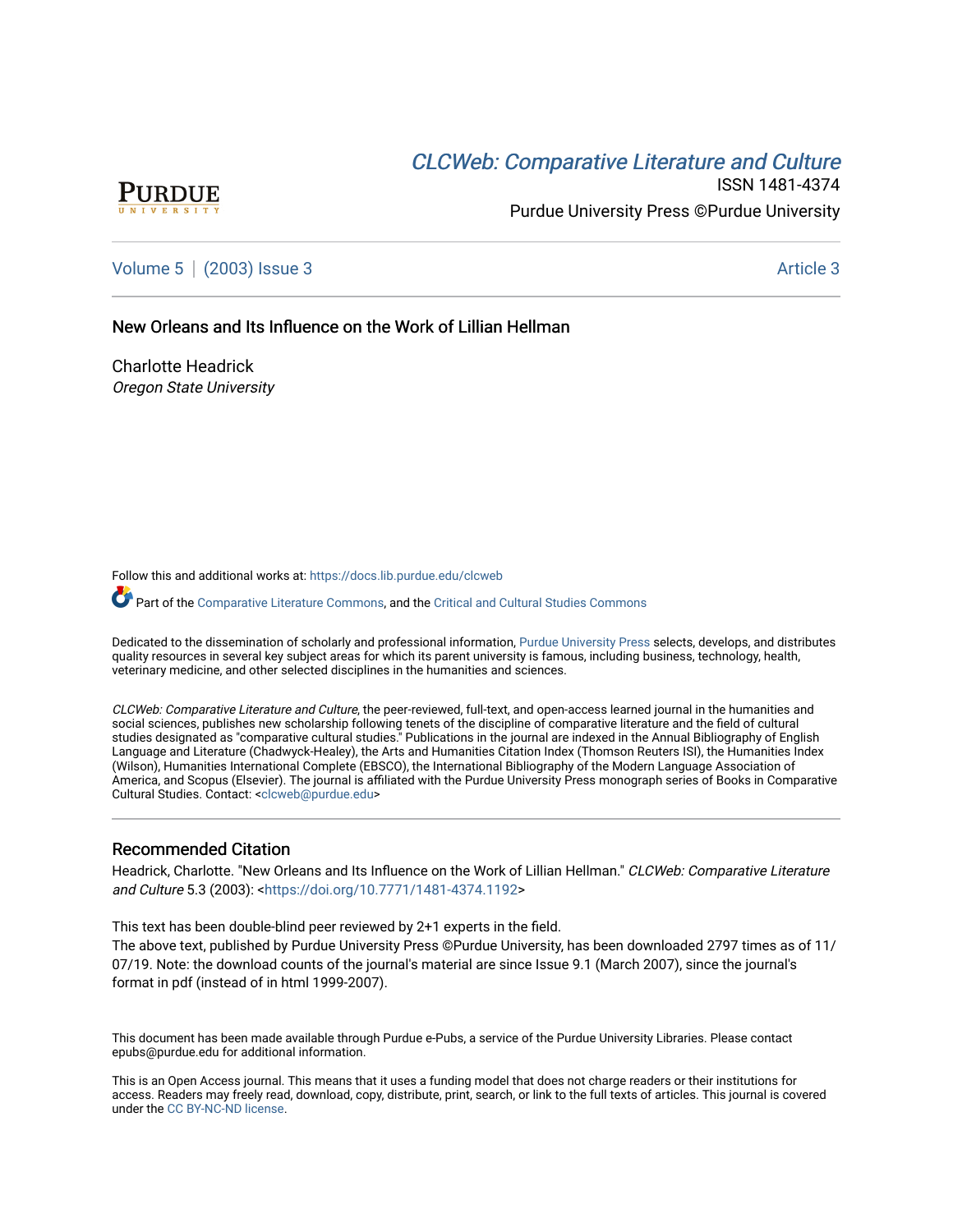**PURDUE** 

UNIVERSITY PRESS <http://www.thepress.purdue.edu>



## CLCWeb: Comparative Literature and Culture

ISSN 1481-4374 <http://docs.lib.purdue.edu/clcweb> Purdue University Press ©Purdue University

CLCWeb: Comparative Literature and Culture, the peer-reviewed, full-text, and open-access learned journal in the humanities and social sciences, publishes new scholarship following tenets of the discipline of comparative literature and the field of cultural studies designated as "comparative cultural studies." In addition to the publication of articles, the journal publishes review articles of scholarly books and publishes research material in its Library Series. Publications in the journal are indexed in the Annual Bibliography of English Language and Literature (Chadwyck-Healey), the Arts and Humanities Citation Index (Thomson Reuters ISI), the Humanities Index (Wilson), Humanities International Complete (EBSCO), the International Bibliography of the Modern Language Association of America, and Scopus (Elsevier). The journal is affiliated with the Purdue University Press monograph series of Books in Comparative Cultural Studies. Contact: <clcweb@purdue.edu>

## Volume 5 Issue 3 (September 2003) Article 3 Charlotte Headrick,

"New Orleans and Its Influence on the Work of Lillian Hellman"

<http://docs.lib.purdue.edu/clcweb/vol5/iss3/3>

Contents of CLCWeb: Comparative Literature and Culture 5.3 (2003) Thematic Issue Comparative Cultural Studies and Popular Culture Edited by Benton Jay Komin

<http://docs.lib.purdue.edu/clcweb/vol5/iss3>

Abstract: In her article, "New Orleans and Its Influence on the Work of Lillian Hellman," Charlotte Headrick explores playwright Lillian Hellman's life and work. Headrick proposes that Hellman was indelibly shaped by her years in the city of New Orleans. In her early childhood, Hellman would spend half a year in New York and half a year in New Orleans, home to her parents. Despite this seemingly schizophrenic upbringing, she considered herself a Southerner to the end of her days and, in fact, defined herself less by her Jewishness than by her "Southernness." Hellman's plays and memoirs are peppered with references to food and the last volume she published was neither a play nor a memoir but a cookbook. Hellman's life continues to fascinate and, since her death, there have been several plays written about her life and a television film based on her love affair with Dashiell Hammett. Headrick explores Hellman's love affair with New Orleans and how this city infused her memories, her plays, and her love of fine food.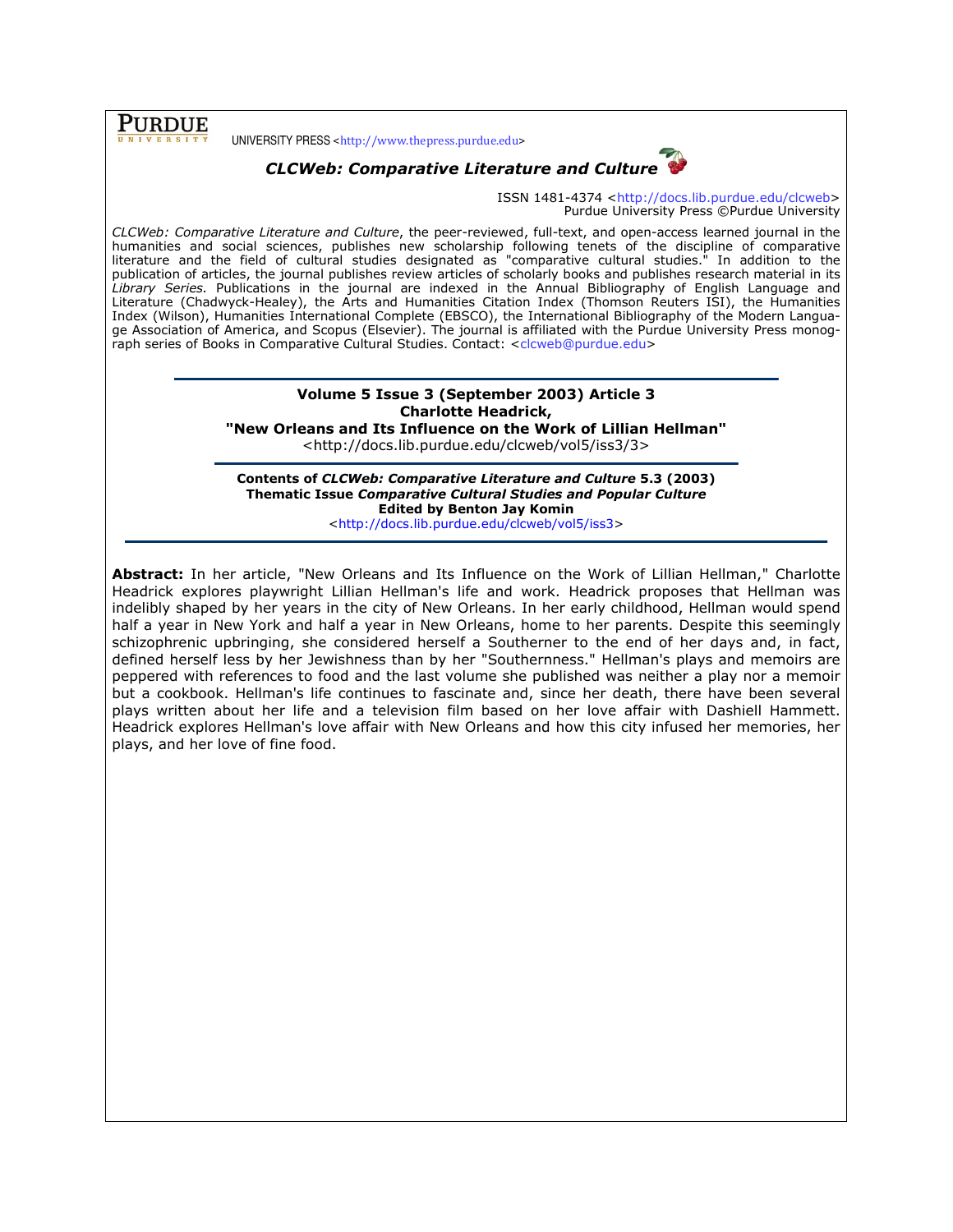Charlotte Headrick, "New Orleans and Its Influence on the Work of Lillian Hellman" page 2 of 11 CLCWeb: Comparative Literature and Culture 5.3 (2003): <http://docs.lib.purdue.edu/clcweb/vol5/iss3/3>

#### Charlotte Headrick

#### New Orleans and Its Influence on the Work of Lillian Hellman

In order to follow this paper, it might be useful to give the reader a road map. There are three "trails" that cross and diverge: the main trail traces Lillian Hellman as southern playwright, the second is the influence of her native New Orleans on her writing, and the third explores my own connection to Hellman as a fellow southerner who, like her, has spent a large portion of my life outside of the South. Southerners outside of the American South often occupy the space of outsider. I was drawn to Hellman's plays as a way to understand my own world as a transplanted, uprooted Southerner, an outsider. It is the culture of New Orleans -- reflected in its art -- that most clearly exemplifies the mongrel nature of island culture in the South. New Orleans was the center of exchange -- in everything from bodies to cotton, from food to language. The cosmopolitan dimension is offset by its provincialism (see

<http://www.lonelyplanet.com/destinations/north\_america/new\_orleans/history.htm>). By her New Orleans connection Lillian Hellman captures the tension of Southern life in a magnified manner and makes us reflect on how individuals navigate through the hybrid social constructions of contemporary life.

Hellman's place in the American theatre often placed her as the outsider. Some might argue that her status as a Jew in New Orleans also placed her as an outsider. The fact is that despite spending the majority of her life outside of the South, Hellman always considered herself a southerner and it was that part of her character that shaped her and her work. New Orleans is unique in the South, a city that Benton Komins has described as an "inland island in the Southern sea" (Komins, e-mail). New Orleans shares more in common with the other port cities of the South, Charleston, and Savannah, than with Richmond, Memphis, or Atlanta. Despite its unique nature, its hybridity, it still remains a Southern city, albeit a very distinct Southern city. Hellman as a Jew and as a native New Orleanian was doubly different from other southerners, largely Protestant and not from the very special hybrid world of New Orleans itself. However, in her life, her Jewishness seemed to matter less to her than her sense of being southern, so that she did not define herself by her Jewishness, while others did. For Hellman, it was her southern heritage that defined her much more than her Jewish heritage. In an interview she said "I wasn't brought up as a Jew. I know almost nothing about being one -- I'm sorry to say -- though not sorry enough to go to the trouble of learning" (Meras 291). The New York Times obituary of Hellman read "Lillian Hellman, Playwright, Author and Rebel, Dies at 79." Rebels often assume the role of outsider and that was certainly true of Hellman (see

<http://www.imagi-nation.com/moonstruck/clsc55.html>).

Hellman's plays have continued to hold the stage; they have, as we say in the theatre, "legs." They have and will continue to "walk" into the future on stages around the world. There have been major revivals of Hellman's plays in London, New York, and at regional repertory theatres, and they continue to be produced all over the United States at colleges and universities. Hellman occupies a very unique place in American theatre history. Oscar Brockett writes that in the early part of the twentieth century "There were many female playwrights working during this period" (Brockett 504). He then lists writers such as Rachel Crothers, Zona Gale, Susan Glaspell, Zoe Akins, Edna Ferber, and Sophie Treadwell. In his History of the Theater, he states, "Despite the accomplishments of these women during the interwar years, they were, unlike their male contemporaries, subsequently relegated to oblivion. Only recently, under the influence of the women's movement, has interest in them revived. The only female playwright to escape this amnesia was Lillian Hellman" (504). It is not difficult to do an Internet search and find dozens of her plays, especially the Southern plays, still being produced.

The 1980s saw Elizabeth Taylor as Regina in The Little Foxes, which played New York and London. This play also received a strong production in 1997 at the Lincoln Center with Stockard Channing in the lead. It was revived in London in 2001 and was produced by the Shakespeare Theatre at the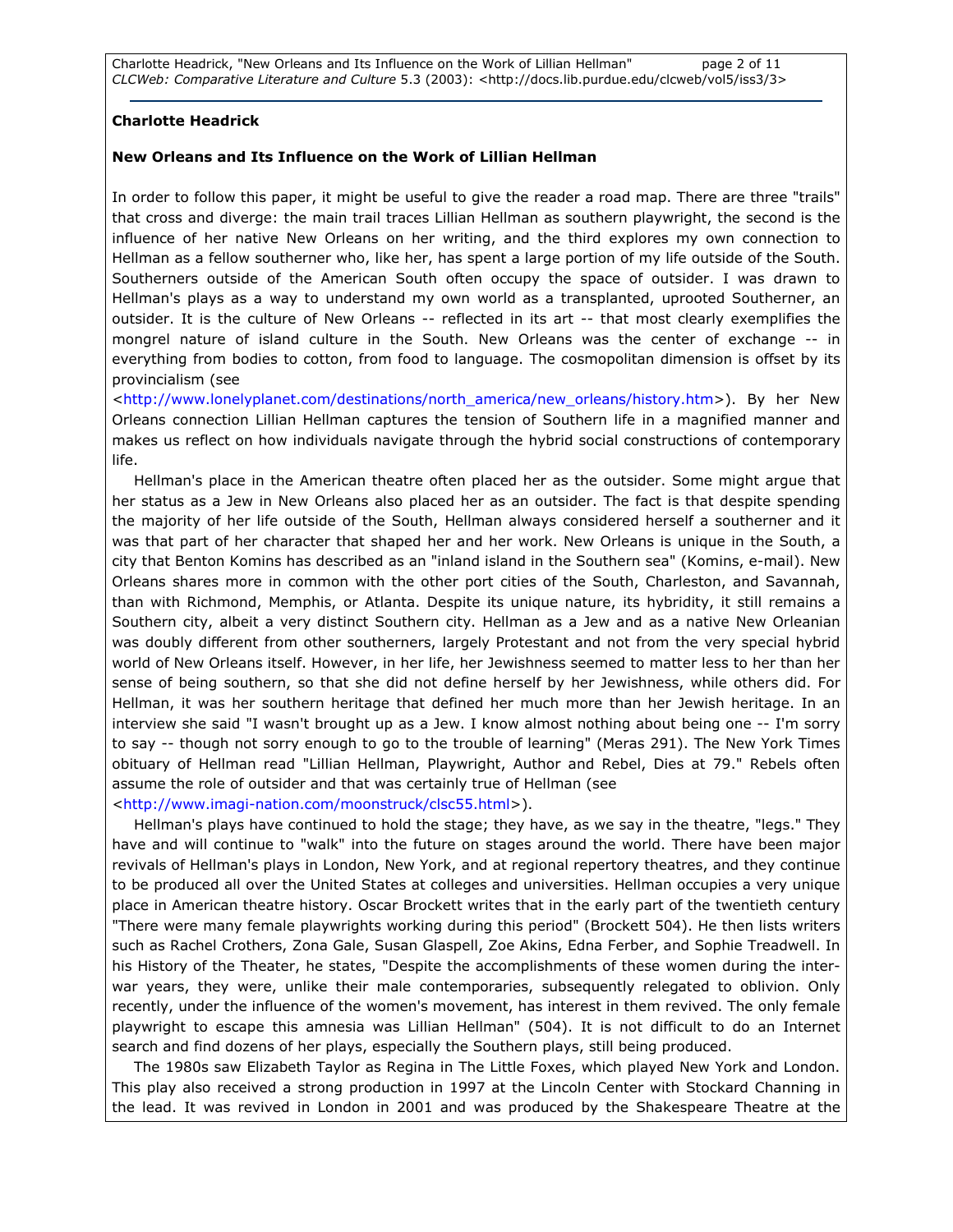Charlotte Headrick, "New Orleans and Its Influence on the Work of Lillian Hellman" page 3 of 11 CLCWeb: Comparative Literature and Culture 5.3 (2003): <http://docs.lib.purdue.edu/clcweb/vol5/iss3/3>

Folger in Washington D.C. in the 2001-2002 season. In recent years, The Autumn Garden received professional productions by the American Conservatory Theatre in San Francisco, the Seattle Repertory Theatre, and the Ahmanson in Los Angeles. As to Toys in the Attic, which was nominated for a Tony Award, it won the New York Critics' Best Play Award (1959-60). A film version of the play was done in 1963 and in 1992 it received a major remounting by the Oregon Shakespeare Festival; it was most recently produced at the Berkshire Theatre Festival in 2000. In 2001, London saw a strong mounting of The Little Foxes at the Donmar Warehouse, the most prestigious Fringe venue in London. In addition, Hellman herself has been the subject of three plays about her life. The first was the onewoman production Lilly by William Luce in 1986. In 1991, I Can't Get Started, a play about Hellman and Dashiel Hammet by Irish playwright Declan Hughes, toured to the United States after a successful run in Dublin. Cakewalk, by her longtime companion Peter Feibleman, who also hails from New Orleans, was produced in 1996 with Linda Lavin as Hellman. Cakewalk won an "Audie" award in 2001 for the best multi-voice presentation with Elaine Stritch in the role of Hellman. In 1999, a made-fortelevision movie entitled Dash and Lilly, about Hellman's relationship with Dashiel Hammett, was produced with Sam Shephard and Judy Davis in the main roles (see

<http://www.aetv.com/tv/shows/dashlilly/>. Finally, in February 2003, Nora Ephron's play with music Imaginary Friends closed on Broadway. This play depicted an imaginary meeting between Lillian Hellman (Swoosie Kurtz) and her longtime enemy Mary McCarthy (Cherry Jones). Not only are Hellman's plays holding the stage, but her life also continues to fascinate.

The theatre is the most communal and collaborative of the arts, involving a live audience reacting and interacting with live actors on stage. Language and action bridge the gulf between audience and actor. The theatre is the art form that often "leads" popular culture. It is a truism in the theatre that popular concerns and issues of the day first find their way into the public consciousness via the stage. So for instance, Harriet Beecher Stowe's novel Uncle Tom's Cabin may have reached a wide audience but it was the dramatization of the novel that spread the book's story in a much more visceral way. Ironically, some may only know the Stowe story via its incredible rendition in the musical The King and I. Film and television reach huge audiences, much wider than those of the theatre, but the source is often the theatre. The tragedy of AIDS first reached audiences through the theatre. Matthew Shepard's horrific murder in Wyoming was national news, but Moisès Kaufman and the Tectonic Theatre Company made it into theatre in their The Laramie Project which went on to be turned into a made-for-television film for Home Box Office. In short, theatre works as art, as communication, as entertainment, and as a reflection of popular taste. If a play is not popular, it closes; and over the years, many plays, despite being panned by critics, have held the stage by public demand. For example, Anne Nichols's Abie's Irish Rose was negatively received by the critics when it first opened, but it ended up breaking all box office records for its time.

When the film The Big Easy came out several years ago, during a discussion of Dennis Quaid's acting one of my theatre students at Oregon State asked what was that strange word Quaid's character kept using in the film. What did that "sher" thing mean? I explained to her the French heritage of New Orleans and how that heritage was still today alive in the language, and that "sher" was "cher" and it meant "dear", and how a sidewalk in New Orleans was called a banquette. Similarly, a friend of mine here in Oregon asked me to cook that gumbo that he so liked. I explained to him that the dish I cooked for him was really creole, involving pepper, onions, and tomatoes in the sauce. To make a gumbo, I had to use filé (a spice derived from sassafras) and okra, dear to every Southerner's palate and repulsive to many outside the culture. Twenty years ago, I left my native Southeast to teach in the Pacific Northwest. To this day, I have been in semi-culture shock particularly where it concerns food. My friends are accustomed to my telling them not to use the word "barbecue" around me unless it involves sauce. "To barbecue" in the Northwest is used as the Australians use it, meaning to grill outdoors. Southerners will wax poetic over barbecue and variations on its sauce: vinegar, mustard, tomato-based, wine, beer, whiskey added; is it marinated and for how long and does it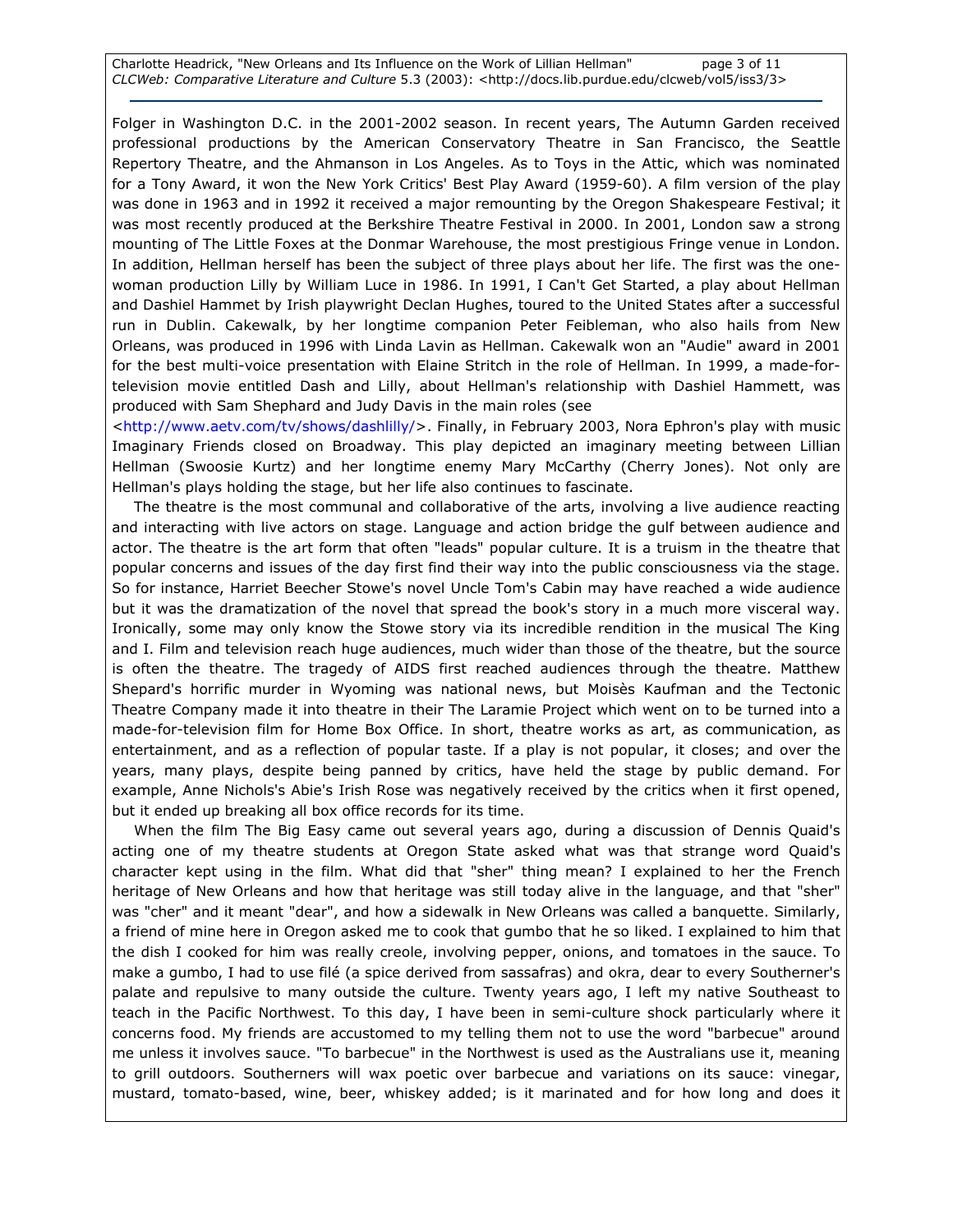involve digging a pit in the backyard, hot coals, and a side of beef or a whole pig? Desperate for really good cornmeal, I now "import" it to Oregon from Tennessee. I was thrilled that White Lily in Knoxville, Tennessee, my home-town, ships all over the United States. Like language, food is an indicator of culture. As a theatre director, I became fascinated with my own southern culture when I left it twenty years ago. Most particularly, I was fascinated with the way that southern women playwrights Beth Henley, Carson McCullers, Marsha Norman, Sandra Deer, Barbara LeBow and especially their distinguished predecessor Lillian Hellman viewed their culture through their plays. In an attempt to understand my own background, having been thrust after some thirty years in the South, into the Northwest, I began to explore my southern roots via my own field of theatre.

Just as Hellman often resented being called a "woman" playwright (Harriman 219), many contemporary playwrights, male and female, have resisted being called "southern," feeling that the term marginalized their work. The American South more than any other region in the United States has left its mark on literature in a very distinct way. Every year a volume of the best Southern short fiction is published. Publishing a volume of the best Midwest fiction simply doesn't have the cachet of the writers of the South. The South may be one of the few places left where there is a tangible regional sense. A friend of mine, another southerner transplanted to the Northwest who teaches in Washington state, contends that there are more artists produced per capita in the South than in any other region in the country. He argues that this is a natural state for those of us in theatre: given the schizophrenic nature of theatre, is it a logical calling. For those non-southerners, it is somewhat difficult for them to grasp the craziness of the South, the tolerance of the bizarre, the macabre. What seems a natural world to me in Beth Henley's Crimes of the Heart or Robert Harling's Steel Magnolias is slightly odd to some audience members. I finally had to direct a production of Crimes of the Heart because I became so irritated with some of the productions I had seen which lampooned the characters instead of understanding that these women were real people. Actors are advised that the strongest character choices they can make usually involve sex and violence. For southerners, we understand that advice clearly. This is exemplified in the musical Shenandoah. Based on a film about the split in a Virginia family during the Civil War, there is a tune in the musical which goes "Next to Lovin', I like Fightin' Best."

In her "southern" plays, Lillian Hellman captures and understands this southern milieu of sex and violence, for it was the world into which she was born in New Orleans, Louisiana. Hellman's New Orleans roots, and that special culture, deeply shaped the world of her plays in her depiction of the city and in particular its food. In writing of Hellman's feelings about New Orleans, William Wright says, "Of all her childhood moving about, Hellman has no hesitancy in naming New Orleans as her favorite stopping place" (23). To Southerners and those in the city of New Orleans, food is serious business. The last volume that Hellman published prior to her death was a cookbook, Dining Together. To those who know Hellman's background, it is no surprise that many of the recipes are southern in origin, something that, according to W. Kenneth Holditch, "attests to Hellman's never having lost touch with her origins" (11). Prior to Dining Together, she had published Eating Together: Recollections and Recipes with Peter Feibelman in 1984.

In discussing the food of New Orleans, it may be useful to define terms for those not familiar with some of the food mentioned in Hellman's plays, most especially in Toys in the Attic. Beignets are square-shaped doughnuts dusted liberally with powdered sugar. Café au lait is usually a mixture of half hot coffee and half hot milk, and in New Orleans coffee is often brewed with chicory, an herb which was a coffee substitute at one time and whose roots now are dried, ground, roasted and added to coffee. Etoufee is a tomato-based sauce most often made with shrimp and crayfish. Crayfish, resembling small lobsters, are sometimes spelled "crawfish" and are known locally as "mudbugs" because they live in the mud of freshwater streams. Gumbo is a thick soup with dozens of variations, but usually containing okra, a pod-shaped vegetable of African origin, and file or ground sassafras (see <http://www.gumbopages.com/food/soups/>). This vegetable, okra, is much loved by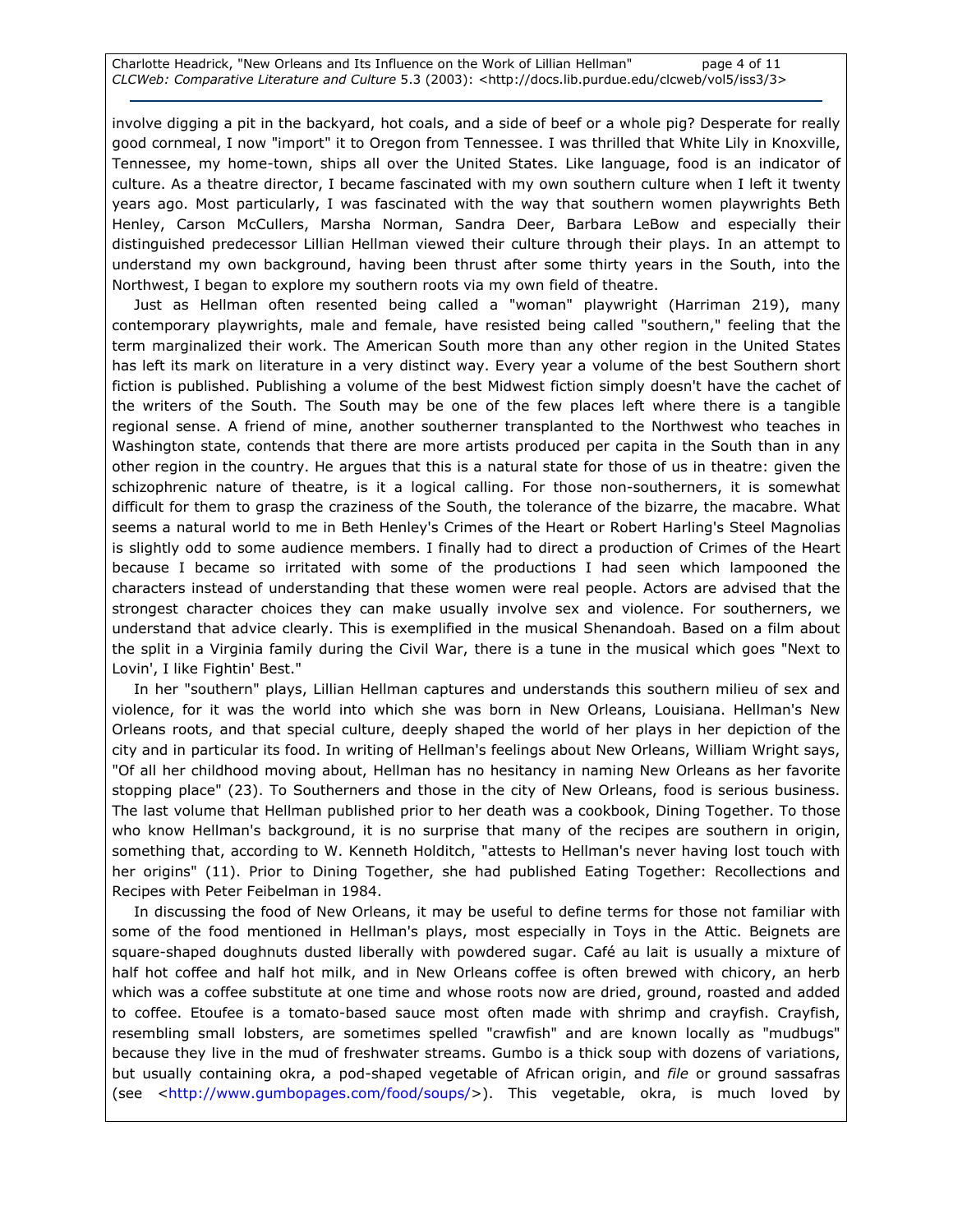Charlotte Headrick, "New Orleans and Its Influence on the Work of Lillian Hellman" page 5 of 11 CLCWeb: Comparative Literature and Culture 5.3 (2003): <http://docs.lib.purdue.edu/clcweb/vol5/iss3/3>

southerners and much maligned by outsiders. Jambalaya is usually composed of whatever is at hand: ham, shrimp, chicken, pork, celery, onions, tomatoes ... cooked with rice and many seasonings. Poboys were made originally for a few cents on crusty French bread for "poor boys." Oyster po-boys are one of my personal favorites. Pecan pralines are traditional Cajun fare made of sugar, pecans, and water, and they will literally melt in your mouth (a professor in the English Department at Oregon State, educated at Tulane, requests pralines whenever I travel to New Orleans). Bisque is heavy cream soup most often made with shellfish and seafood. In relation to food, it must also be explained that the adjectives "Creole" and "Cajun" denote differences in the type of cooking. Creole is a term initially applied to people of French and Spanish blood, born in South Louisiana (see

<http://www.landrystuff.com/cuisine.html>), while the French-speaking Acadians came from Nova Scotia to South Louisiana in the eighteenth century and the adjective "Acadian" was eventually corrupted into the slang "cajun" and while Creole is "city-fied" and is of "aristocratic origin, exemplified by sauces," Cajun is its "country-cousin" and "tends to be more robust and hot-peppery."

For those who have visited New Orleans, heat and food are often inextricably entwined. Consider the following thoughts on New Orleans in Blanche Farley's poem "Humidity, Hunger":

 On muggy days in the Georgia mountains, I / sometimes fade through stifling air / to the other side of Three Sisters past all / hills to rivers, bayous / to a denser air that sucked my breath rising / like lust in that far New Orleans summer // At four o'clock each day it rained / You can set your watch by it, I was fond of / Saying -- dotting my letters with joy like bright / Parasols my name at home on the page / with Streetcar and Elysian Fields // But it is hunger I remember most, how I / moved, heavy with it how it sat -- fat droplets / under my skin clung to me fast like damp / clothing Not all the hungers were physical / Though I talked of art haunted, between / jobs, the Del Gado Museum it was words I / consumed like crabmeat -Millay, Penn Warren in library books with dull covers // My plans were hazy, far off as cathedral bells / There was a rawness, an uncertainty a bitter edge / I still taste like the cheap Mogen-David / sold there in the drugstores or underdone shrimp / picked up in some Quarter café/ It is different here. Humid days are uncommon / I am wellfed, suffer little But oh, I would / take new Orleans that way again -- for the quest / for the wonder of it for July going past like / the St. Charles trolley for the music -- live and / pervasive that emblazoned the summer nights // Life should be more than absence of pain / It is a terrible thing walking the edge of / rawness wonderfully terrible to be twenty-two and / be hungry like that" (n.p.).

Another view of New Orleans is found in Tom Robbins's Jitterbug Perfume: "Louisiana in September is like an obscene phone call from nature. The air -- moist, sultry, secretive, and far from fresh -- felt as if it were being exhaled into one's face. Sometimes it even sounded like heavy breathing. Honeysuckle, swamp flowers, magnolia, and the mystery smell of the river scented the atmosphere, amplifying the intrusion of organic sleaze. It was aphrodisiac and repressive, soft and violent at the same time" (60).

Food is only one facet of Southern culture, but one that reflects a multi-cultural essence. Hellman was in love with the Crescent City long before Farley and Robbins. Born on 20 June 1905, Lillian Hellman was the only child of Max Hellman of New Orleans and Julia Newhouse of Alabama. When she was five, her family moved to New York, thus beginning the schizophrenic upbringing that was to mark her early years, traveling between New Orleans and New York, spending half a year in each until the time she was sixteen, attending schools in both cities. Hellman viewed herself a Southerner. She observed that "people who grew up in the South ... consider themselves Southern" (Bryer 150). It was not simply a matter of growing up Southern for Hellman; both sides of her family "had been Southerners for a great many generations" (Bryer 186). Hellman's time in New Orleans shaped her for the rest of her life. In Lillian Hellman, Playwright, Richard Moody says that it was in New Orleans that "she discovered her sensitivity to the sights and sounds around her, her fascination with what people said and did, her power to spark adventures with her imagination" (21). In a very special way, New Orleans was always home to Hellman in a way New York could never be; she writes in An Unfinished Woman: "We went back to New Orleans the next year and the years after that until I was sixteen, and they were always the best times of my life" (16). New Orleans, its Southernness, Hellman's southern roots and family are major influences on her Southern plays. These include The Autumn Garden, The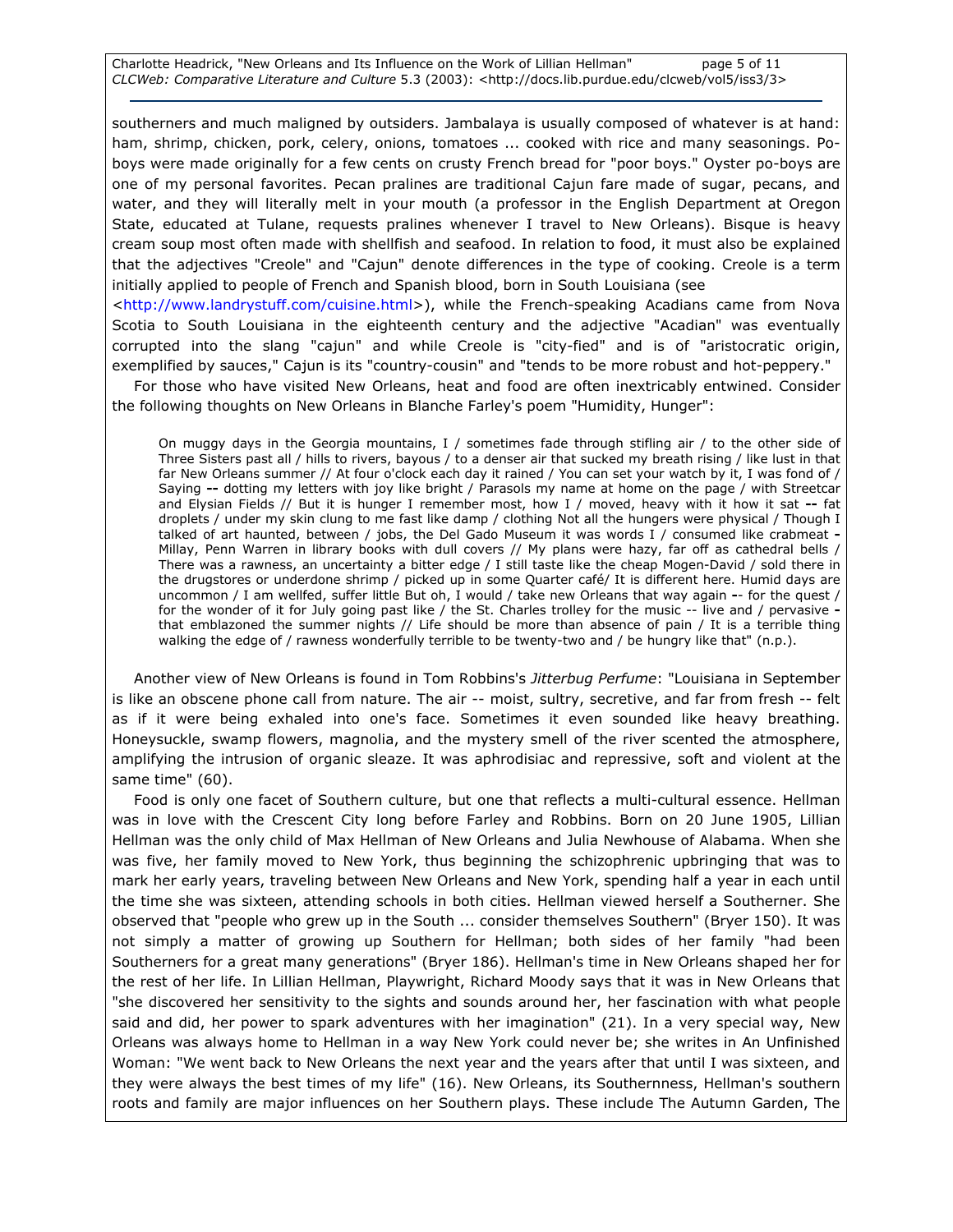Little Foxes, Another Part of the Forest, and most particularly Toys in the Attic, the only play actually set in New Orleans.

When I think of New Orleans, my first memory is of food. My mouth waters at reminiscences of beignets and delicious café au lait, specialties of that New Orleans' landmark, the Café du Monde; a bottle of Pouilly- Fuissé at Morans, fish at Brennans, turtle soup at Kolb's, po-boys, oysters, crawfish, etoufee, shrimp creole, jambalaya, pecan pralines. My second memory is of heat, shimmering on an August afternoon. My third thoughts are of lust, decadence, and a sense of danger. New Orleans is the only city in which I have ever been robbed. But my memories are not that unique. New Orleans is a hybrid cultural island drawing musicians, writers, cooks, derelicts, and roués to her. For many, New Orleans lives on the pages of Anne Rice's novels. "The Big Easy" was not only the nickname of the city but also the name of a major film, and New Orleans has been the location of dozens of films. Certainly, Tennessee Williams gave us a memorable impression of the city in A Streetcar Named Desire and several other plays. And on the pages of Hellman's biographies and in the lines of her plays, images of delicious food, shimmering heat, decadence, lust, and a sense of danger are forever locked on the page, her legacy to the American theatre. It is in Toys in the Attic that these images are blended, and where the city of New Orleans becomes a definite shadow character, even more than in Williams's Streetcar in spite of its name.

Even in The Autumn Garden, which is set on the Gulf Coast, Hellman links New Orleans to a sense of danger and sensuality, and connects characters to New Orleans and its food. In one line Constance recalls Nick's love of stuffed crabs and two lines later we hear that he was a young man from New Orleans headed to Paris. Perhaps it is Hellman's own longing to return home to New Orleans that she puts into Nick's mouth: "These are my oldest friends. I think as one grows older it is more and more necessary to reach out your hand for the sturdy old vines you knew when you were young and let them lead you back to the roots of things that matter" (Collected Plays 506). Furthermore, in The Autumn Garden, New Orleans is a place for potential disaster, a place where dangerous deeds may happen. Another character, Nina, advises her husband Nick not to go to New Orleans: "You're setting up a silly flirtation with Mrs Griggs. I'm not going to New Orleans, Nick. I am not going to watch it all again. I can't go on this way with myself -- (Then softly) Don't go. Call it off. You know how it will end. Please let's don't this time -- We're not young anymore, Nick. Somewhere we must have learned something" (Collected Plays 544).

Although Hellman's The Children's Hour is one of her great successes, out of all her other work it is the "southern plays" on which her reputation rests. In all of Hellman's plays but particularly the Southern ones, she explores the nature of evil, the dark side of human nature: greed, lust and unfulfilled desire. Hellman had strong, clear-cut values of right and wrong and these values surface in her plays, along with a fascination with money. She grew up in a family where money was important, as well as developing a sense of generosity. Robert Brustein writes that in her plays money becomes a major theatrical subject: "How it is made how it changes lives, what people will do to acquire it. Money, in fact, is usually an additional shadow character in her plays, often the most important one. It can function symbolically, but it also has a tangible, concrete, almost organic nature -- in Toys in the Attic, money is stroked as if it were a domestic animal. Lillian sometimes seemed to divide the world according to how people's loyalties and values were affected by money (though she loved money herself and usually maintained a sneaking admiration for her villains)" (24).

In Toys in the Attic, Hellman explores expressly this dark side: jealousy, mental instability, miscegenation and incest. But this plot also revolves around money as one of her favourite themes. Bernard Dick describes it: "The main character is the raffish Julian Berniers, who returns to his New Orleans home with his childlike bride, Lily, and an embarrassment of gifts for his two unmarried sisters, Anna and Carrie. Initially, the sisters are overwhelmed by the presents... Soon, however, Carrie starts to resent the chaos Julian's sudden wealth has brought into her life, particularly the way it has upset her routine and given the house the air of a bordello. One senses it will be only a matter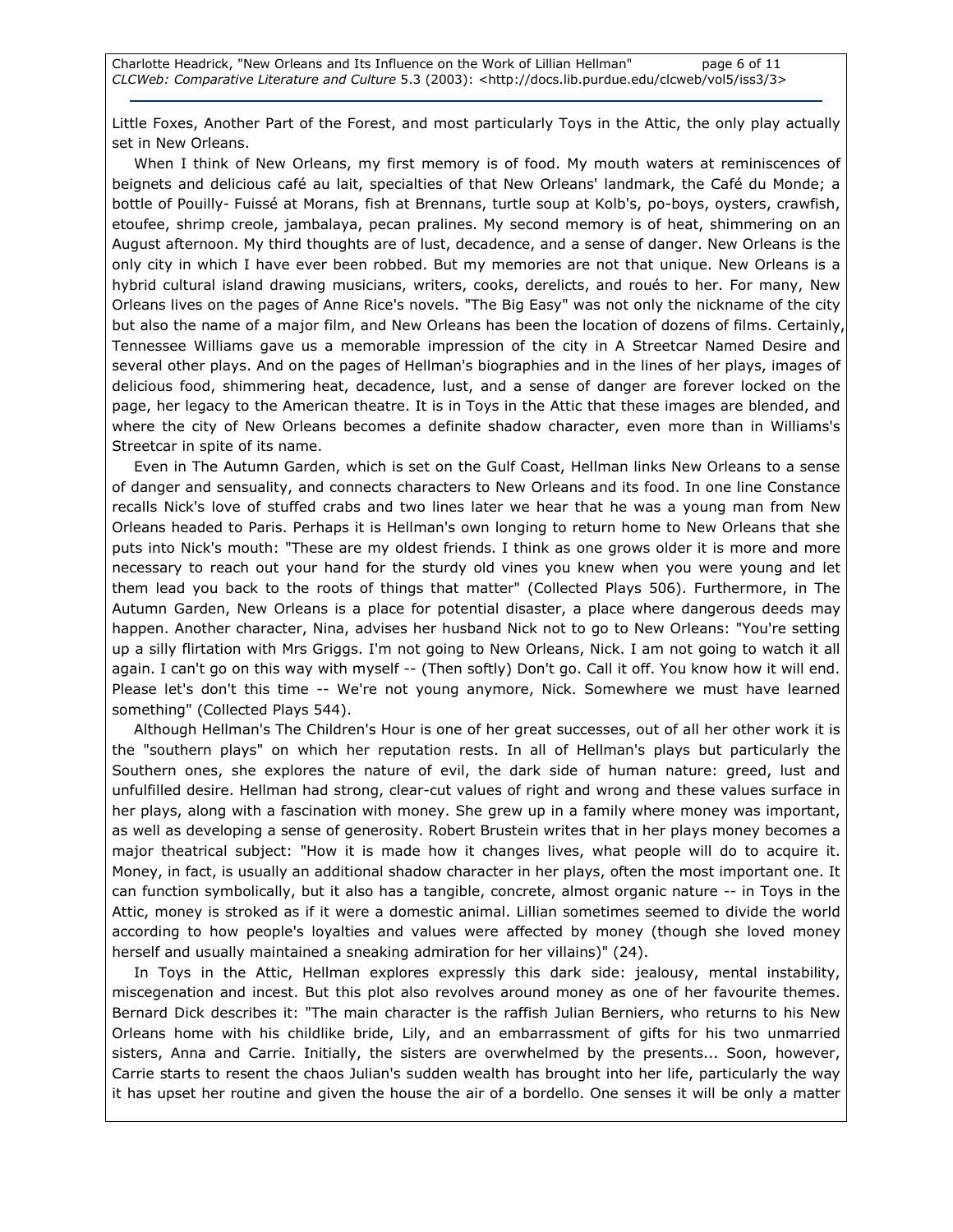Charlotte Headrick, "New Orleans and Its Influence on the Work of Lillian Hellman" page 7 of 11 CLCWeb: Comparative Literature and Culture 5.3 (2003): <http://docs.lib.purdue.edu/clcweb/vol5/iss3/3>

of time before the fool and his money are parted, but one does not realize how tragic that parting will be. Eventually Carrie learns the money came from some real estate that Julian sold to a shady lawyer, Cyrus Warkins, knowing in advance that Warkins needed the property for a deal of his own. The source of Julian's information was Charlotte Warkins, the lawyer's wife and Julian's former mistress. Lily, believing her husband will leave her for Charlotte, is willing to sacrifice their wealth if this will enable her to keep him. She phones Warkins, begging him to ask Charlotte to give up Julian just for a year. Carrie stands by during this incredible conversation and even makes it possible for Warkins to take revenge on Julian and Charlotte by disclosing their meeting place to Lily. Warkins dispatches his thugs, who rob Julian of the money and slash Charlotte's face so she will be permanently disfigured" (120). Lily is the daughter of Albertine Prine. Henry, Mrs Prine's chauffeur, is a "colored man." Hellman makes it very clear that Mrs Prine's affair with Henry is not that unusual. And there are connections between Hellman's characters and her own family environment. Mrs Prine and her relationship with Henry is based on Hellman's own Aunt Lilly and her fancy man Peters. Hellman's New Orleans aunts Hannah and Jenny are the basis for Carrie and Anna Berniers in Toys in the Attic. Hannah and Jenny's boarding house and their eccentric guests provided the model for the setting and characters of The Autumn Garden. In some of his positive characteristics, Julian resembles Hellman's father, brother of Hannah and Jenny. The devotion of Carrie and Anna to Julian is like that of Hannah and Jenny to Hellman's father. Like Anna and Carrie, Hannah and Jenny were southern old maids. With Jenny it was by choice. Hellman in Pentimento remembers Jenny saying "Women were injured by the loss of husbands, no matter what stinkers, which is why she never wanted one" (17-18).

 Hellman's preoccupation with food in her plays reflects her New Orleans background. The detail with which Hellman remembers food in her memoirs is remarkable. An excellent example is the following passage from Pentimento: "The dinner was wonderful: jambalaya, raccoon stew, and wild duck with bitter pickles, all hot with red pepper that made the barrel-wine necessary after each bite" (78). With trepidation, Hellman took Dashiell Hammett home to New Orleans to meet her Aunt Hannah (see <http://www.pbs.org/wnet/americanmasters/database/hammett\_d.html>). Knowing that she would not approve of a relationship outside of marriage, Hellman feared her reaction, but Hammett won Hannah over. Hellman writes in Pentimento that when Hammett told Hannah "all he had ever wanted in the world was a docile woman, but instead, had come out with me, the cost of dinner at Galatoire's ceased to worry her" (10-11). In Toys in the Attic, Albertine Prine says "Tonight we'll have a celebration -- if I still know how. Shall we dine at Galatoire's?" (Collected Plays 749). As Julian arrives home, he says "I'm hungry, Anna. Hungry for your cooking. Not a good restaurant in Chicago. Would not know a red pepper if they saw one" (731). Hellman writes in Pentimento: "The food in our house was good: at one end of the serving table there was always the New Orleans cooking of my father's childhood, but at the other, the Negro backwoods stuff of my mother's Alabama black-earth land. Food in other places seemed inferior" (21-22).

In all of Hellman's southern plays, there are numerous references to food, but the most are found in Toys in the Attic: candied oranges, anchovies, jambalaya, hot black chicory coffee, crayfish bisque, pate, crayfish, champagne and caviar. Moody writes that it was in her aunts' boarding-house that Hellman learned to knit, embroider, sew, and especially to cook. It was there that she became "expert at cleaning crayfish and preparing the bisque, at making turtle soup, at cleaning chickens and ducks" (21). In An Unfinished Woman, Hellman writes: "Each Sunday it was my job to clean the crayfish for the wonderful bisque, and it was Jenny and Carrie the cook who taught me to make turtle soup, and how to kill a chicken without ladylike complaint about the horror of dealing death, and how to pluck and cook the wild ducks that were hawked on our street every Sunday morning" (17-18). One of Carrie's first lines to Julian in Toys in the Attic is "There's crayfish in the icebox, thank God, and jambalaya on the table --" (Collected Plays 731). At the end of the play, she comes full circle, comforting Julian, talking not only of food but also echoing both Little Foxes and Scarlett in Gone with the Wind with a very famous southern echo, like a familiar musical motif: "CARRIE. I'm going to get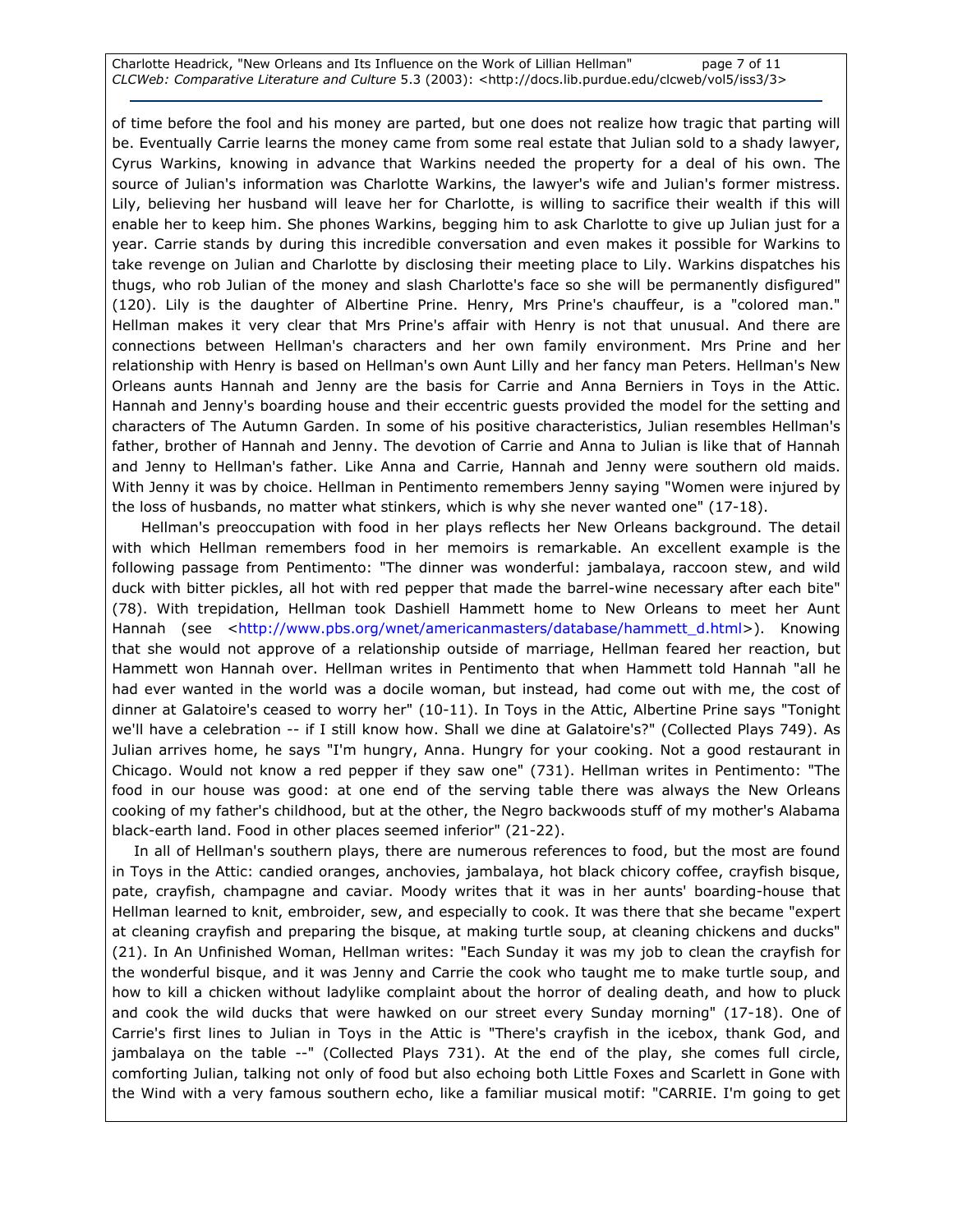something nice to make soup with. You always liked a good soup when you didn't feel well. Meat and marrow, the way you like it. Tomorrow's another day. Goodbye Mrs Prine. HENRY. Goodbye" (Curtain) (786-87).

To Margaret Harriman, Dorothy Parker confided, "When Lillian gets mad, I regret to say, she screams" (228). The angst and pain in those final moments of Toys in the Attic are emotions Hellman might have drawn from her colorful southern past. On the other hand, the child-like confusion of the character Lily (Hellman's own nickname) and her night-time walk around New Orleans recall Hellman's own childhood escapade to the Quarter. In the play, Lily says: "And so I want out and walked and walked. I had never seen that street before ... The lady said the knife of truth would dress me as in a jacket of iron flowers and though I would do battle, I would march from the battle cleansed. Then I fell asleep" (Collected Plays 752-53). And like Bloom in Dublin, in An Unfinished Woman Hellman describes her own "night-town" journey through New Orleans when she was fourteen: "Toward evening, I moved to the French Quarter, feeling sad and envious as people went home to dinner. I bought a few Tootsie Rolls and a half loaf of bread and went to the St. Louis Cathedral in Jackson Square... After my loaf of bread, I went looking for a bottle of soda pop and discovered, for the first time, the whorehouse section around Bourbon Street... one of the girls called out to me. I couldn't understand the words, but the voice was angry enough to make me run toward the French Market... I fell asleep... behind a shrub in Jackson Square ... I woke ... ran up the steps of St. Louis Cathedral and pounded on the doors" (22-24). She continued to roam the streets of New Orleans, claiming that she was half-black, using the name of her beloved nurse Sophronia to pass and cajole her way into a boarding house. Her father found her, fed her and brought her home (23-24).

Hellman's biography and Toys in the Attic are peppered with New Orleans French. Hellman's roam through the Quarter, her exposure to prostitution, to the relaxed moral code of the city, the tradition of easy-going race relations -- all these influences can be found in Toys in the Attic. Henry's relationship to Albertine, and Gus the black iceman's easy banter with the sisters, advising them to get a cat to replace Julian, all reflect the ambience of the city. This is New Orleans, after all, where in an election in the 1990s, there were bumper stickers that read "Vote for the Crook; It's the Right Thing to Do." The "crook" was elected, defeating David Dukes of Ku Klux Klan background. One of my childhood best friends commenting on raising her children in New Orleans said that she knew that her children were going to drink. "After all," she said, "this is New Orleans; one has to be realistic." The challenge would be to teach them how to drink in moderation. She then pointed out that, although there certainly were drunk-driving laws, this was the home of the drive-through daiquiri. Some cultures have McDonalds where you can drive through and a purchase a Big Mac; in New Orleans, you can drive through and purchase alcoholic beverages. New Orleans is a city of contrasts, of conflicting tensions, of startling gracious touches. In An Unfinished Woman, Hellman writes: "I was taught, also, that if you give, you did it without piety and didn't boast about it. It had been one of my grandfather's laws, in the days when my father and aunts were children, that no poor person who asked for anything was ever to be refused, and his children fulfilled that injunction. New Orleans was a city of many poor people, particularly black people, and the boarding-house kitchen after the house dinner was, on most nights, a mighty pleasant place: there would often be as many as eight or ten people, black and white, almost always very old or very young, who sat at the table on the kitchen porch while Carrie ordered the kitchen maids and me to bring the steaming platters and the coffeepots" (18). In fact, Moody cites how Hellman was fond of saying that she could never forget "how much of me had been molded by a Negro woman, and molded to last for good" (18).

Doris V. Falk in her Lillian Hellman notes that in an early draft of Toys in the Attic, Anna was called Hannah and Hellman used the name of her childhood family cook Carrie for the name of the other sister (90). Hellman's aunts were: "strong and industrious ladies who uncomplainingly accepted the necessity of earning their own way and who maintained their dignity and their genteel manners as they catered to their eccentric boarders. Lillian loved her aunts, loved the six months of the year she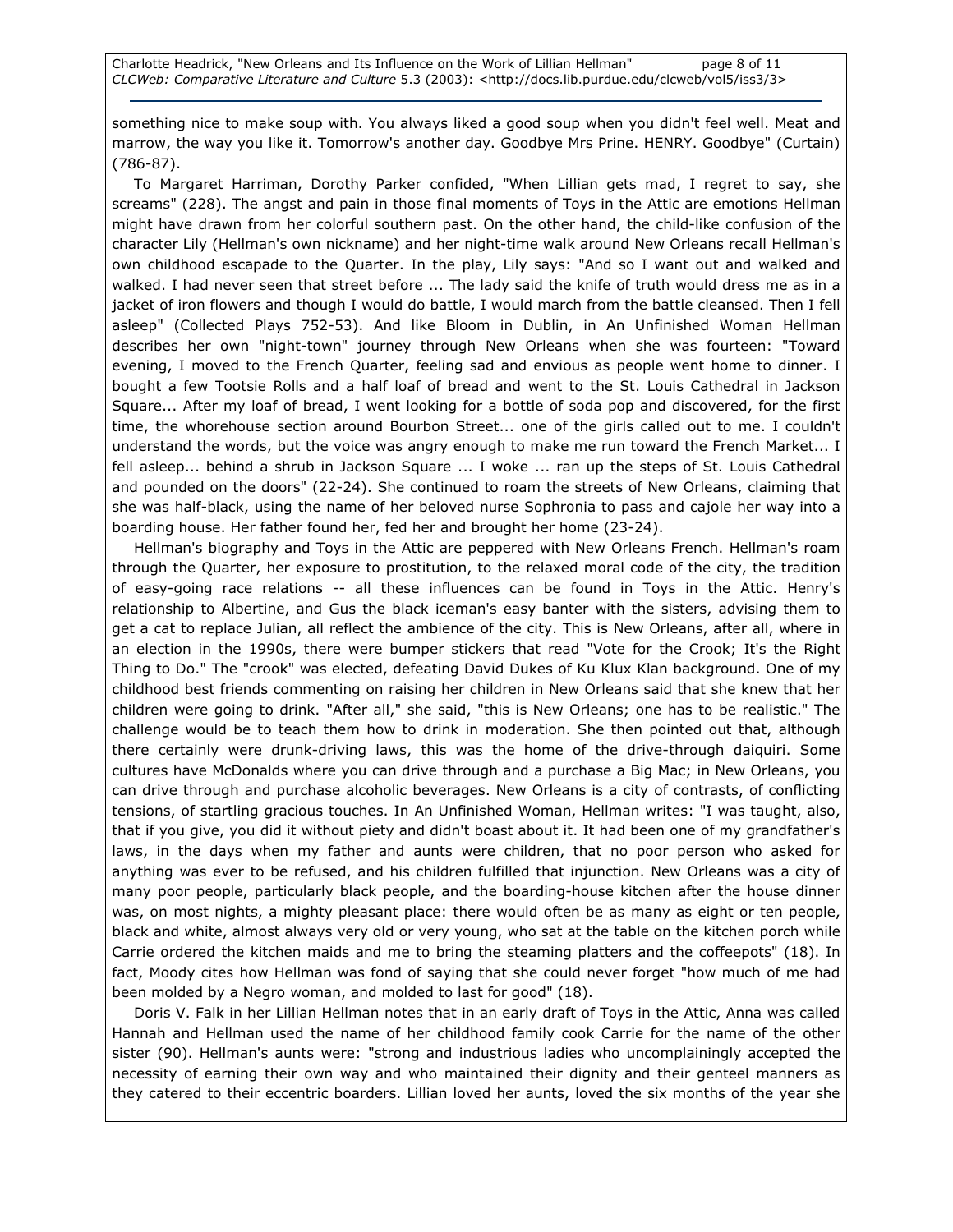lived with them, loved the real and imagined adventures available in their house-hold and in New Orleans. Being with them also gave her a chance to be with Sophronia, 'the first and most certain love of my life'" (Moody 18). At times, Hellman was quite conscious of how she had mined her own life in her plays. At other times, according to Falk, she was unaware of what she had done. According to her, the memoirs contain other hints about characters and situations in Toys in the Attic -- after all, many of them "started out as toys in Hellman's own attic" (Falk 91). Sometimes, Hellman said they "appeared in the plays without her conscious knowledge: she had not realized, for example, until it was pointed out to her, that her great-aunt Lily, whose mulatto chauffeur had been her lover, had provided the "seed" of the character of Albertine Prine. Hellman's surprise at this realization may sound a bit disingenuous, but except for the lover, there is little similarity between Aunt Lily of the memoirs and Albertine. (There may be more of grandmother Sophie Newhouse in Albertine, and something of Hellman's mother in Lily -- a rich girl who was afraid of her mother and married to a poor man)" (91).

Images of the bayou and New Orleans are recurrent images not only in Hellman's southern plays but also in her memoirs. Falk says these "unify her books as they did her life" (99). Many of her memories center on her aunts. Hellman's aunts were not spinsterish; they knew the world and introduced their niece to the delights of a well-developed sense of humor. All of Hellman's southern plays have humor but The Autumn Garden is the one that has the most bon mots containing one of my personal favorites. Crossman says the following about the world-traveling artist Nick: "Nick is still a southerner. With us, every well-born lady sacrifices her life for something: a man, a house, sometimes a gardenia bush" (Collected Plays 504). Brustein tells about Hellman getting out of her sick bed a few years before she died, putting on make-up and cooking a goose (24). Throughout the southern plays, "southernisms" repeatedly occur, reflecting not only references to food but also references to southerners in general. Because the company in The Autumn Garden is mixed, southerners and non-southerners, it contains many of these comments. Rose says, "Have I too much rouge? Know what she used to say? Ben's mother, I mean. She used to say it before she died. She used to say that Southern women painted a triangle of rouge on their faces as if they were going out to square the hypotenuse. Ben came from Boston and his mother was sometimes a little sharp about Southerners." To which Mrs Ellis replies "Who could blame her?" (Collected Plays 488). Later in the play, Rose's preoccupation with her looks surfaces again, "I must fix my face. As you get older your face needs arranging more often" (490). And Hellman penned words in An Autumn Garden that echoed for me during the Clinton scandals in the White House. Crossman remarks "Haven't you lived in the south long enough to know that nothing is ever anybody's fault?" (Collected Plays 500). Crossman says of Nick's involvement with Sophie: "You're a home-town boy and as such you didn't do anything they wouldn't do. Boys will be boys and in the South there's no age limit on boyishness. Therefore, she led you on or whatever is this morning's phrase. You'll come off all right, but then I imagine you always do" (555).

North Carolina novelist Reynolds Price once described southern women in general as "A Mack Truck disguised as a powder puff" (Daniel 32). With her sense of vanity, her interest in clothes and makeup, she might not have been exactly a powder puff, but Hellman was certainly a Mack Truck in disguise. Brustein recalls how Hellman, prior to launching into an attack on someone's mores, ideas, politics, "would say, 'Forgive me,'... before discharging an eloquent fusillade of contradiction concerning some innocent remark by one of her guests. But I think she truly wanted forgiveness for whatever wounds her opinionated nature inflicted" (24). Hellman never shied away from a good fight

(<http://dept.english.upenn.edu/~afilreis/50s/hellman-per-fbi.html>). In a tribute to Hellman, playwright Marsha Norman of Kentucky wrote of how Hellman had inspired her, "It was Lillian Hellman who finally told me the truth. It's all a fight, she said, the thing is a fight but if you are willing to take the punishment, you are halfway through the battle" (1).

Illustrative of both Hellman's argumentative nature and her love of good food is the story Brustein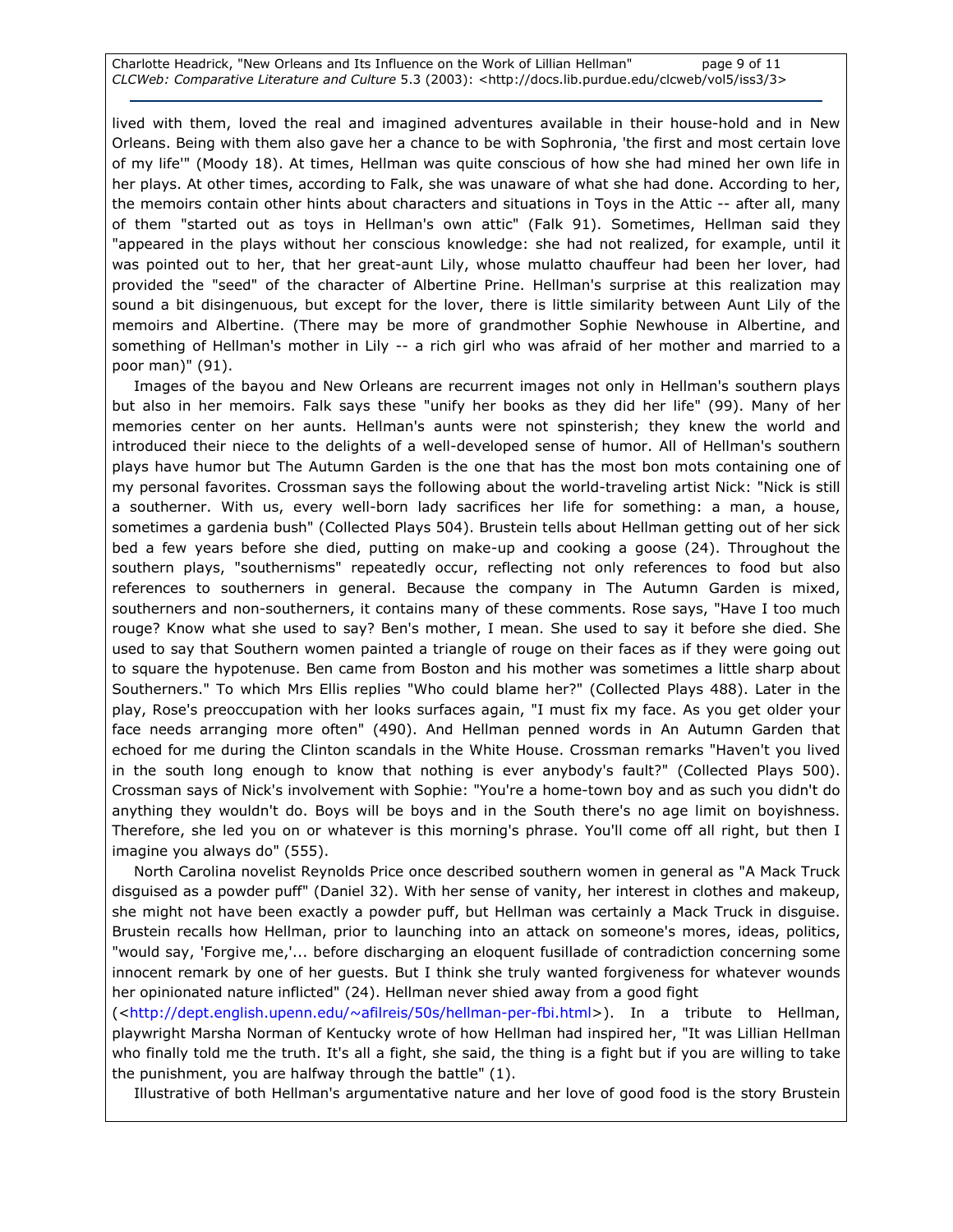relates in a reminiscence he wrote following her death. He recalls, "She quarrelled with everyone, often over the most trivial issues -- she broke with Bill Styron for an entire summer in a dispute over the proper way to cook a ham"(24). What Brustein fails to note is the argument was between two Southerners -- Louisiana born and bred Hellman and Virginian Styron. She was, according to Brustein, "an inspired cook" (24). Hellman's quarrels during the run of Little Foxes with Tallulah Bankhead of Alabama are the stuff of theatre legend.

Toys in the Attic is the most sexual of Hellman's scripts, with Carrie's lust for Julian, Lily's description of her good times in bed with Julian, Julian's past affair with Charlotte Warkins, the brutal beating of Julian and Charlotte, Julian's impotence once he returns to the Berniers household, and the hinted passion between Albertine and Henry. Hellman sets the play in the summer, a time when either violence or passion can erupt. In Romeo and Juliet, Benvolio advises "I pray thee, good Mercutio, let's retire:/ The day is hot, the Capulets abroad,/And if we meet, we shall not scape a brawl;/ For now, these hot days, is the mad blood stirring" (III, i). And so it stirs in Toys in the Attic, set in sultry, humid New Orleans. It has, as one critic put it, "Southern Gothic flavoring" (Ansen 73). Anything is possible in New Orleans, often considered the most European of American cities, blessed or cursed with a semi-tropical climate, a city noted for its decadence, for "Laissez les bons temps rouler" (Let the Good Times Roll). William Luce's play Lillian centers itself on Hellman's childhood in New Orleans, "presumably chosen to prefigure her spirit and spunk as an adult child" (Fuhrman 2). And it was in New Orleans that Hellman learned about injustice: she was once dragged kicking and screaming off a public streetcar after insisting that her beloved Sophronia sit with her in the front of the car.

Andrei Codrescu celebrates the many delights of New Orleans in the introduction to New Orleans Stories: "There are certain cities and certain areas of certain cities where the official language is dreams. Venice is one. And Paris. North Beach in San Francisco. Wenceslaus Square in Prague. And New Orleans, the city that dreams stories.... Near where I live, there is the Lafayette Cemetery on Prytania Street. Anne Rice's Vampire Lestat lives in one of the tombs. F. Scott Fitzgerald wrote This Side of Paradise, his first novel, in an apartment overlooking the cemetery... [Fitzgerald's apartment is] still available, cheap, like everything else in New Orleans. There is no memorial plaque. If New Orleans went into the memorial plaque business for all the writers who ever lived here they would have to brass-plate the whole town..." "When writers come here they walk about smelling everything because New Orleans is, above all, a town where the heady scent of jasmine or sweet olive mingles with the cloying stink of sugar refineries and the musky mud smell of the Mississippi. It's an intoxicating brew of rotting and generating, a feeling of death and life simultaneously occurring and inextricably linked. It's a feeling... that the mysteries of night could go on forever and that there is little difference between life and death except for poetry and song.... New Orleans is a small city but it seems spacious because it is always full of people.... And there is more subjective time and space here in New Orleans than almost anywhere else in the United States... The city can drive a sober-minded person insane, but it feeds the dreamer. It feeds the dreamer stories, music and food. Really great food" (v-vii).

Codrescu captures the images and emotions that permeate Hellman's work. She was a dreamer whose life in New Orleans gave her the fodder of the stories she told in her plays and in her memoirs. Hellman's interest in good food was instilled in her early on and her disdain for badly-prepared food is quite evident in the pages of her memoirs. There is an old New Orleans joke that as people are sitting around at a fabulous restaurant having surfeited themselves on some of the best food in the world, the conversation takes a turn. Amidst the detritus of jambalaya or crayfish bisque or shrimp creole, someone will say, "Where are we going to eat next?" For Hellman, the city of New Orleans and its culture of music, food and decadence was central to the heart of her great Southern plays

(<http://www.neworleansweb.org/recipes.html>). In Pentimento in 1973, in the chapter on her Uncle Willy, she describes a trip back to New Orleans and declares, "I like my farm in Pleasantville. But there's nothing like the look of Southern land, or there's no way for me to get over thinking so. It's